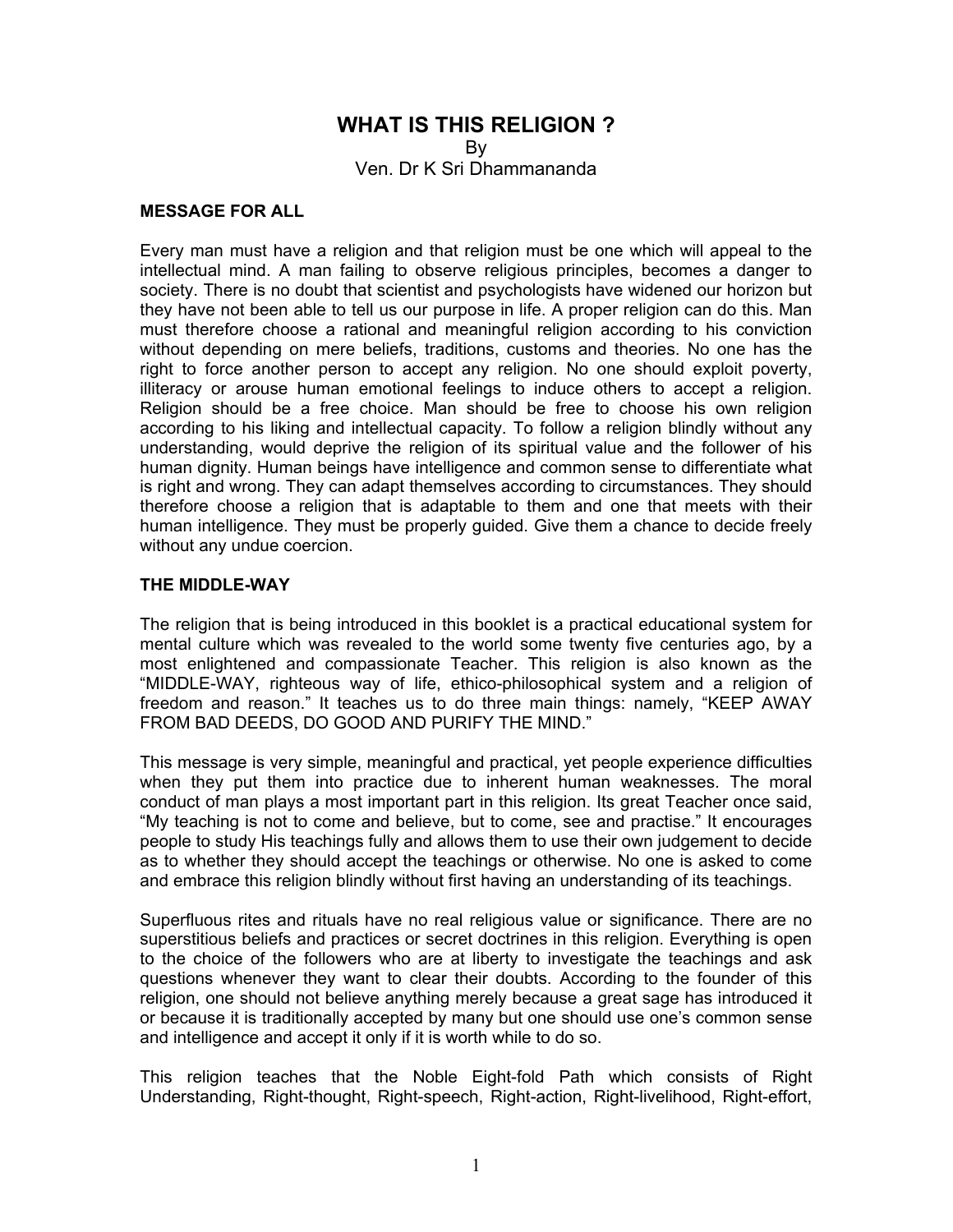Right-mindfulness and Right-concentration is the unique middle way to lead a noble life and allow others also to lead a peaceful life.

The middle way is neither a metaphysical path nor a ritualistic path; neither dogmatism nor skepticism, neither self-indulgence nor self mortification; neither eternalism nor nihilism, neither pessimism nor optimism; it is a path of Enlightenment, a means of deliverance from suffering. This religion does not agree that human beings are suffering in this world today because of the sins committed by their ancestors; on the contrary every person carries his or her own merits or demerits individually. Man himself is solely responsible for his own pain or pleasure.

One who follows the middle path or moderation should find real peace and happiness and should be able to lead a respectable life without being a slave to one's senses, thus contributing to the peace and harmony of the world.

### **REAP WHAT YOU SOW**

This religion satisfies man's most profound and lofty aspirations and yet is able to bear the stress and strain of man's everyday life, helping him in his contact with his fellow men, besides giving a purpose in life. It does not instill fear in people. "Good begets good and bad begets bad". "Every action has its reaction." These are universal laws. This religion fully agrees with these laws, hence people have to 'reap what they sow'. Evil deeds are perpetrated by people due to their greed, anger and ignorance. Such weaknesses can only be overcome through self realization. Pleasure and pain which people experienced in this world are not due to some external influences but due to the good and bad actions, words and deeds which they themselves have committed. For this very reason, this religion says: 'We are the results of what we were, and we will be the results of what we are.'

According to this teaching, cause and effect play a very important part in our lives. In a circle of cause and effect a first cause is inconceivable for cause ever becomes the effect and the effect in turn becomes the cause.

## **A GREAT TEACHER**

The founder of this unique religion is not a myth but a Great Teacher who really lived in this world. He never tried to introduce himself as a supernatural being but as a human being who realized the truth, the secret of life and the real cause of suffering and happiness. Today this Teacher is not only honoured by hundreds of millions of his followers but also by every cultured and intellectual man throughout the world. This Noble man, this Liberator, this Social Reformer, this Democrat and Inspirer into higher living, passed away at the age of eighty leaving behind a noble code for humanity to utilize as a means for the elimination of human suffering, misery, tension, fear and worry, consequently gaining happiness in this life and the life hereafter leading to ultimate liberation of all human suffering.

This Great Teacher comforted the bereaved by His consoling words. He helped the poor that were neglected. He ennobled the lives of the deluded and purified the corrupted lives of criminals. He encouraged the feeble, united the divided, enlightened the ignorant, clarified the mystic, elevated the base and dignified the noble. Both rich and poor, saints and criminals loved Him alike. Despotic and righteous Kings, famous and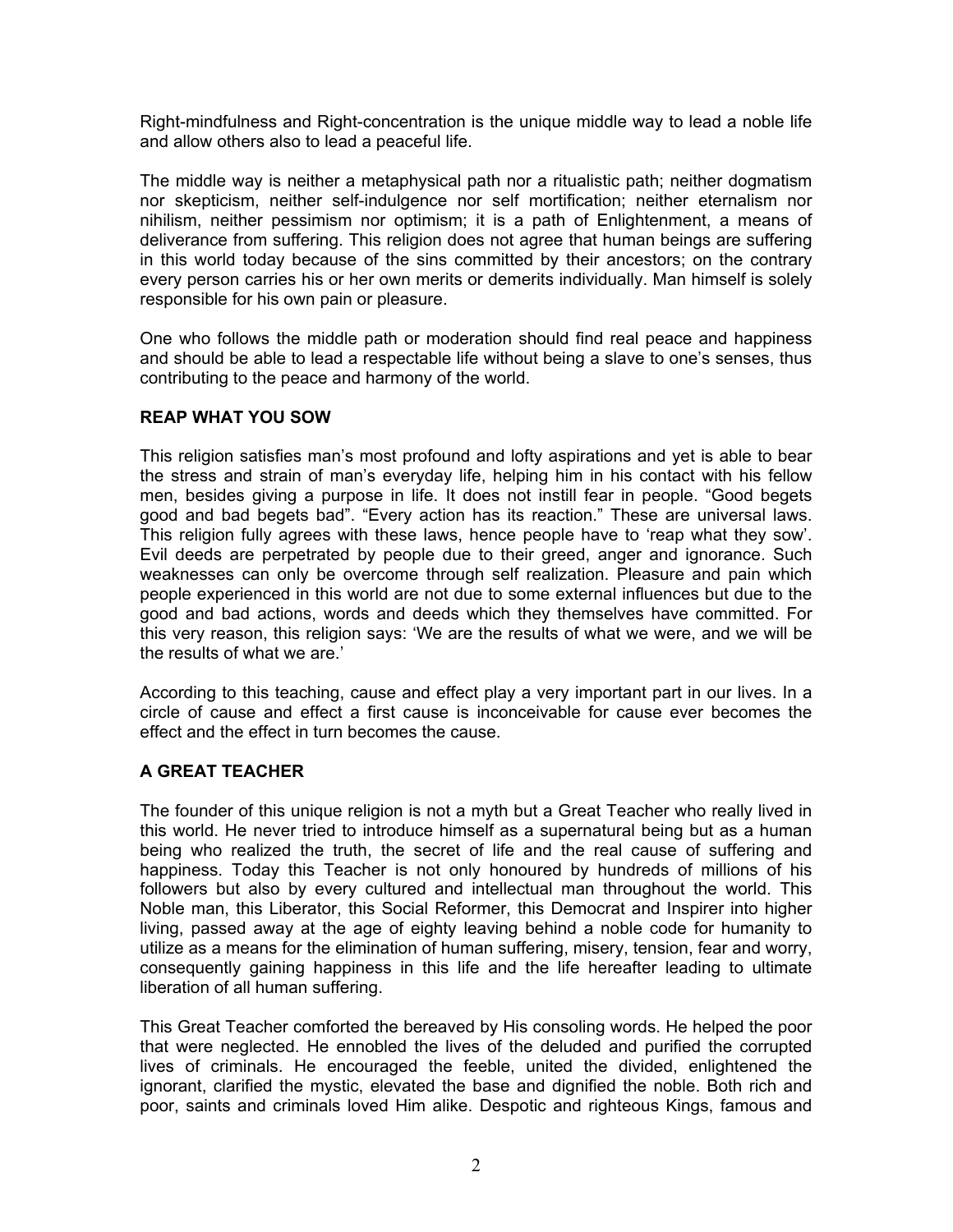obscure princes and nobles, generous and stingy millionaires, haughty and humble scholars, destitutes, paupers, down trodden scavengers, wicked murderers, despised courtesans – all benefited to lead a peaceful noble life by His words of wisdom and compassion.

His noble example was a source of inspiration to all. His serene and peaceful countenance was indeed a soothing sight to the pious eyes. His message of peace and tolerance was welcome by all with indescribable joy and was of eternal benefit to everyone who had the fortune to hear and practise it. His iron will, profound wisdom, universal love, boundless compassion, selfless service, historic renunciation, perfect purity, magnetic personality, exemplary methods employed to introduce His Teachings and His final success – all these factors have inspired about one fifth of the population of the world today to hail this teacher and to honour him as their supreme religious master.

This noble Teacher sacrified his worldly pleasures for the sake of suffering humanity to seek the Truth in order to show the path of deliverance from suffering. He visited the poor people whilst Kings and Ministers visited him. For forty five years after his enlightenment he had dedicated his life for enlightening misguided human beings.

This great Teacher feared none nor did He instill fear in anyone. This is one of the principles that should be cultivated in this war-torn world of ours where the most precious thing – life – is sacrificed at the altar of brute force and where armaments are creating fear, tension and hatred.

He was the perfect scientist in the field of life. He was the perfect psychologist who was able to analyse the real nature of the mind  $-$  so much so that His teaching was acclaimed as the only scientific religion.

To great philosophers and unbiased thinkers, he is a teacher who understood worldly conditions in its proper perspective. To moralists He has the highest code of discipline and He is the symbol of perfection. 'He was the perfect model of all the virtues he preached'. To rationalists, he is the most liberal minded religious teacher who appreciated the vexed human problems. To free-thinkers, He is a religious teacher who encouraged people to think freely without depending on religious dogmas. To agnostics, he is a very kind, understanding and wise man.

He was no doubt the most persuasive of all the religious Teachers. He never used compulsion or fear as a means of gaining converts. He has introduced a religious way of life for people to be religious even without the attachment of a religious label.

He was the humble servant of humanity, unperturbed by either praise or blame, and undeterred even by the most acute illness.

#### **PEACE, HAPPINESS AND SALVATION**

This Great Teacher has shown the path to Peace, Happiness and Salvation. His way of teaching is liberal, rational, scientific and understandable, leading towards enlightenment.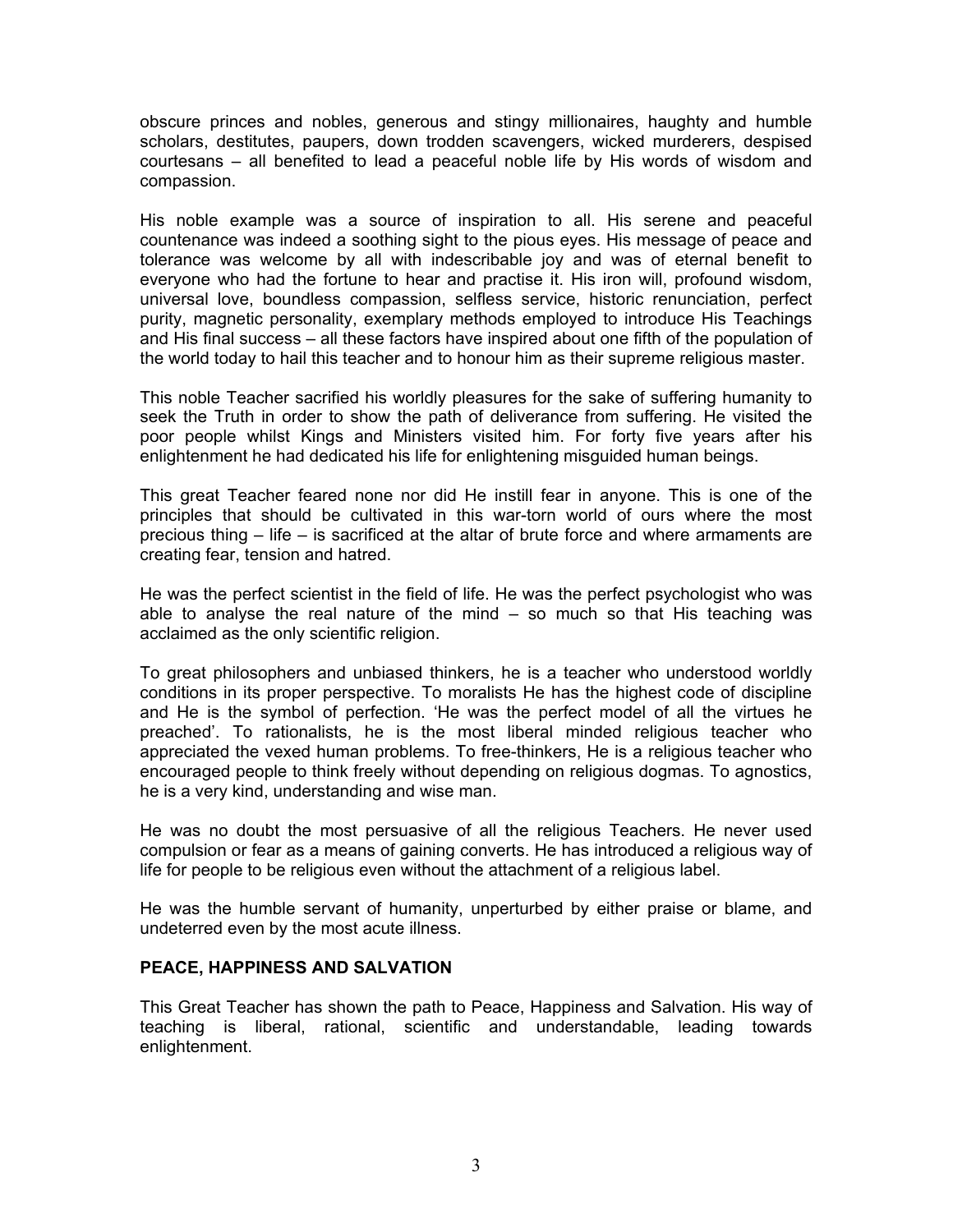Today the message of peace of this Great Universal Teacher is more important than ever before when human beings are intoxicated with anger, greed, jealousy, pride and world domination.

This Teacher was born to this world to dispel the darkness of ignorance and to save the world from its ills. Throughout the world many people lived on without believing or practicing any form of religion. However, if they would only take a little bit of trouble to study and understand what this Great Teacher had taught, they could easily clarify their doubts, if any, and be convinced as to the religion that could best contribute to man's happiness.

Whether one believes in Him or not, his teaching nevertheless has its effect on all people. His message was given to the world without any violence nor was a single drop of blood ever shed in its name. This is a remarkable record in world history which could be imprinted in letters of gold. This teaching illuminates the way by which mankind could cross from a world of unsatisfactoriness to a new world of light, love, peace, happiness and satisfaction.

The twenty five centuries old teaching of this great teacher is strong enough to face any challenge without reversing or giving any new interpretation to its original teaching.

This teaching does not contradict the achievements and discoveries of modern scientists which are worldly achievements.

Although virtue is necessary for the attainment of salvation, it in itself would not be sufficient. It must be combined with wisdom. Virtue and wisdom could also be compared to the eyes and feet of a man. Virtue can be constituted as a vehicle that brings man up to the gate of salvation, but the actual key that opens the gate is wisdom.

### **HEAVENLY BLISS**

The followers of this religion never regard themselves as being the only chosen people who could get the chance to attain heavenly bliss. They believe that man creates his own hell or heaven according to his own way of life and that sufferings in hell or realization of heavenly bliss can be experienced in this earthly life instead of the common belief that such conditions could be experienced only in the life hereafter.

In accordance with these teachings, it is understood that anyone can enjoy heavenly bliss so long as one leads a righteous way of life. Heaven is not reserved for or to be monopolized by any one particular sect of religious community. It should be open to all – anyone who leads a noble life.

### **TOLERANCE AND UNDERSTANDING**

Tolerance, patience and understanding are worthy virtues upheld by the followers of this religion. Loving kindness, compassion and sympathy towards others are not limited to human beings only but extended to all living beings – as destruction of life, be it human or animal, is cruel and unjust, and is against the teaching of this religion.

This religion also advises people to respect the other man's views in order to lead a harmonious life.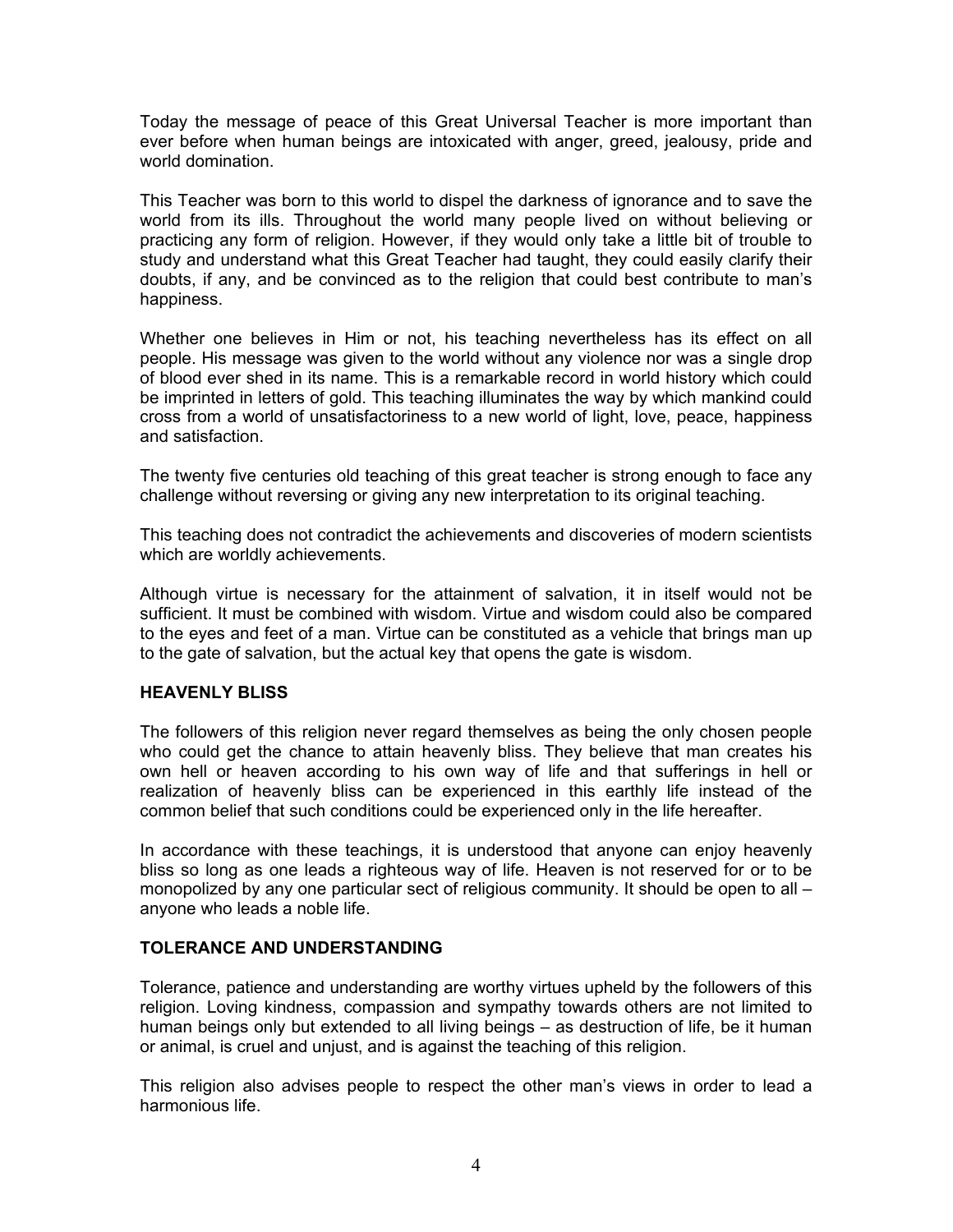### **WAY OF LIFE**

This religion is clear and reasonable and it gives complete answers to all important aspects and questions about our life. It provides a solid foundation to help mankind towards a positive and a better way of life.

This religion does not divide mankind into groups, the "saved" and the "lost" but as a civilized and understanding religion it teaches us how to tame the wild and refine the tamed.

Followers of this religion do not indulge in petitional or intercessory prayer. They believe in the importance of self-exertion and in the efficacy of meditation that leads one to self conquest, self-control, self purification, relief and enlightenment because meditation serves as a tonic both to the heart and the mind.

### **MAN CAN MOULD HIS LIFE**

This religion contends that mind is the all powerful force – the creator and destroyer of man and the architect of man's fate. Therefore, man should be capable of moulding anything if he only knows how to develop and make use of this mind properly.

In fact this religion has been an admirable lighthouse for guiding mankind towards peace, happiness, and eternal bliss. It is true that the world today is riddled with racial, political, religious, communal, and ideological misunderstandings. To solve these complex problems, people must exercise the spirit of benevolence and tolerance towards each other, and this can be cultivated under the guidance of this religion, which inculcates ethical-moral co-operation for the universal good. Man must come to realize that spiritual development is more important than the attainment of material development for the real happiness and welfare of mankind. They must also practise truth, justice, service, charity and love if this world is to be turned into a better place to live in.

### **ACTUALITY**

This religious teacher through his enlightenment, declared that:-

- (a) The greatest virtue is the virtue gained in the cultivation of universal love;
- (b) The supreme happiness is the happiness derived from mental tranquility;
- (c) The absolute truth is the truth acquired through the understanding of the causes of human suffering;
- (d) The highest religion is the religion that teaches intellectual development, morality and mental purification;
- (e) The greatest philosophy is the philosophy that introduces a practical way of life that can be followed without depending on theories and mere beliefs.

### **FREE RELIGION**

This religion does not obstruct anyone from reading and learning the teachings of other religions; because there is no place for fanaticism in this religion. A fanatic cannot allow himself to be guided by reason or better still by the scientific principle of observation and analysis. Therefore, the follower of this religion is a free man with an open mind and is not subservient to anyone for his spiritual development.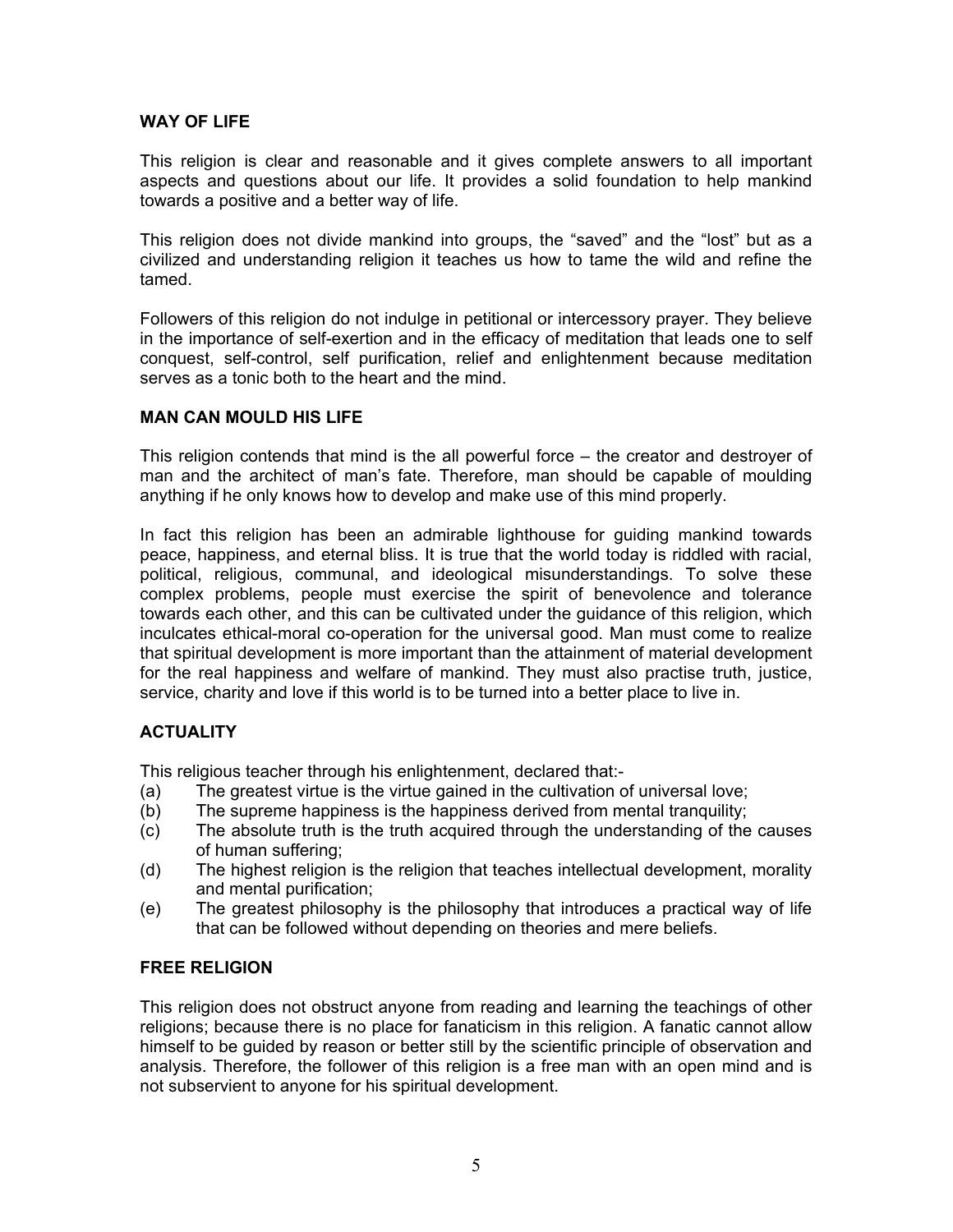If you would care to learn a little more of the religious discipline or moral code of ethics and mental training of this religion, you will find that you would have to withdraw any previous misunderstandings you would have had about this religion. One should not merely judge the value of a religion by just observing certain practices performed by some misguided followers; instead one should always try to understand the fundamental teachings of that religion.

#### **CREDIT TO MAN'S INTELLIGENCE**

Instead of placing man and his destiny under the arbitrary control of an unknown external agency and making him subservient to such a supreme power, this religion raised the status of mankind and accorded man the credit due to him for his intelligence and also taught him how to cultivate this submerged human potential.

This religion teaches us how to render selfless service to others. Followers of this religion abstain from evil not because of fear of retribution from some unseen being but because of realization that evil would bring about suffering to living beings.

Their motive of doing good to help others is not to please any supreme being in expectation of a reward, but due to feelings of compassion towards others and to release them from their sufferings.

Here in this religion you can find the way to perfect goodness and wisdom without any aid from any external power. You can achieve the highest wisdom through realization but not necessarily through 'revelation'. You can attain redemption without the assistance of a vicarious redeemer. You can gain salvation within this life-time by the judicious exercise of your own faculties without waiting for it to happen only in the life hereafter.

### **IS IT POSSIBLE?**

Without sensuous pleasures would life be endurable?

Without belief in immortality (life after death) can man be moral?

Without any aid from external agency can man advance towards righteousness?

Without rites and rituals can man lead a religious life?

Without emotional faiths and beliefs can man practise a religion?

Without suffering through certain religious penances can man attain his liberation?

Without creating fear in the mind can man follow certain religious principles?

Without using force and threatening others can we introduce a proper religion?

 Without superstitious beliefs and dogmatic ideas in the name of religion is it possible to convince the masses to lead a religious life?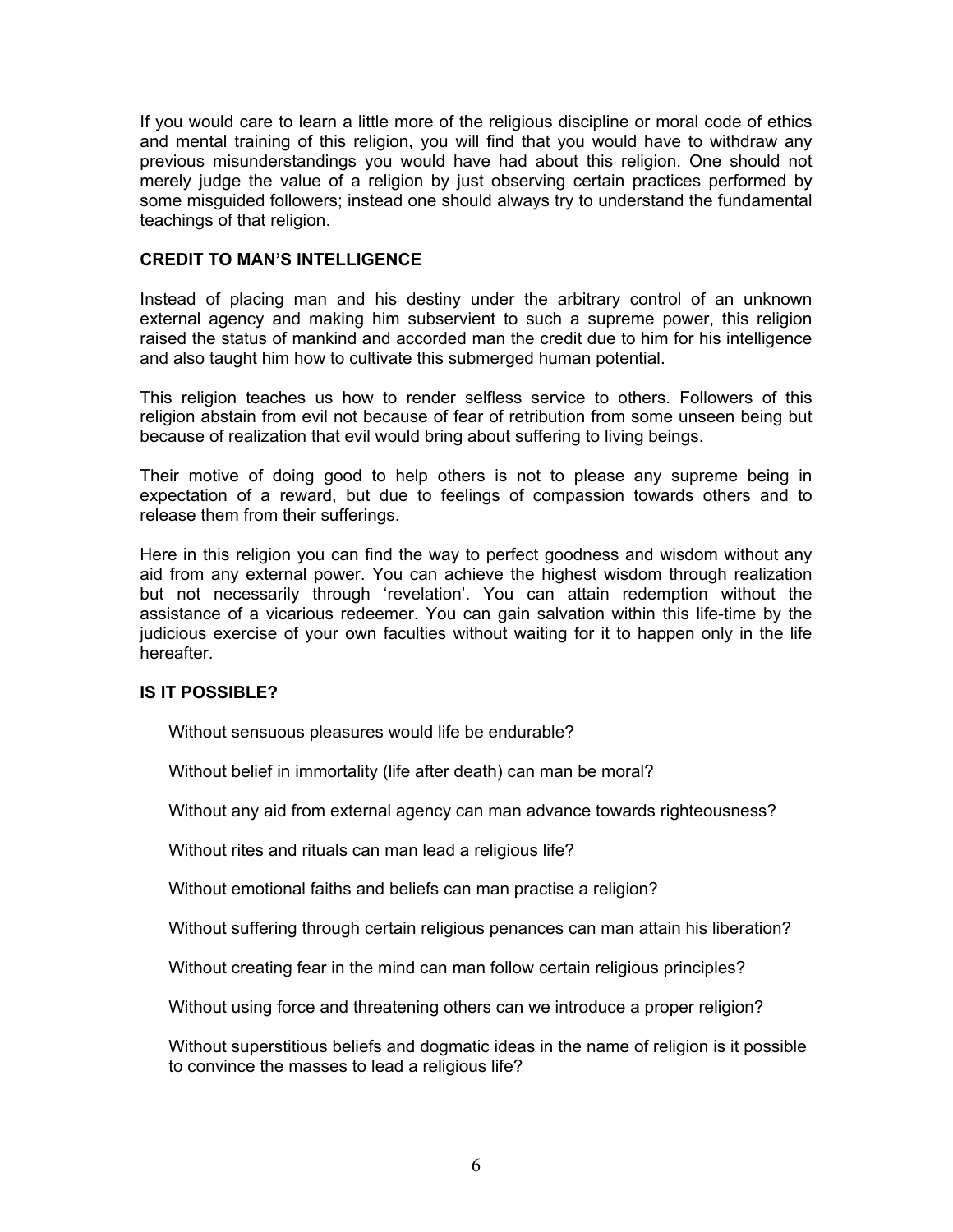Can a man appreciate and inspire a religion without mysticism, occultism and priest craft?

"Yes", said the founder of this religion, these ends could be attained by service, by purity, discipline and wisdom.

#### **CAUSE AND EFFECT**

The realization of the law of cause and effect as explained in this religion, clarifies and help to solve the problems of human suffering, the mystery of fate and predestination, and above all the inequality of mankind. Understanding of this law gives them consolation, hope, self-reliance and moral courage.

#### **MODERN RELIGION**

This is not a theory or a religion just to believe but a practical and noble way of life. This is one of the oldest religions in history that brought culture and betterment to mankind, yet most modern in every respect, when compared with modern achievements. It advises one not to become a slave to any external power but to cultivate one's own hidden potentialities using one's own effort and intelligence to resolve one's problems.

It has every quality required of a rational religion that will fit into the present and future world. It is rational, progressive and reasonable. It will be a pride for anyone to study and realize the value of this religion in the modern world. It is acknowledged to be more scientific than science and more progressive than all the progressive elements in the spiritual field. It is one of the most effective means to be utilised for the maintenance of world peace, harmony and understanding.

#### **NO DISCRIMINATION**

It was this religion which for the first time in the history of the world that revolted against the degrading caste system and taught equality in mankind and accorded equal opportunities for all to distinguish themselves in every walk of life. It was also this religion that gave real freedom to the women to study and practise a religion that accorded social equalities for the first time in the history of the world.

The Great Teacher declared that the gates to success and prosperity were open to all in every condition of life whether high or low, saint or criminal, who would care, seek and aspire for perfection. He did not force his followers to be slaves either to himself or his teachings but granted them complete freedom of thought and investigation for gaining confidence.

#### **IMPERMANENCE**

This religion classified the living being into mind and matter which are in a state of constant change, not remaining the same for two consecutive moments. Thus they arise and perish and the cycle goes on. Therefore nothing will remain permanently either in this world or in any other world system throughout the universe. Because everything which exists in any part of the universe is nothing but combination of elements and energies. It is quite natural that these things one day disintegrate and the formations disappear.